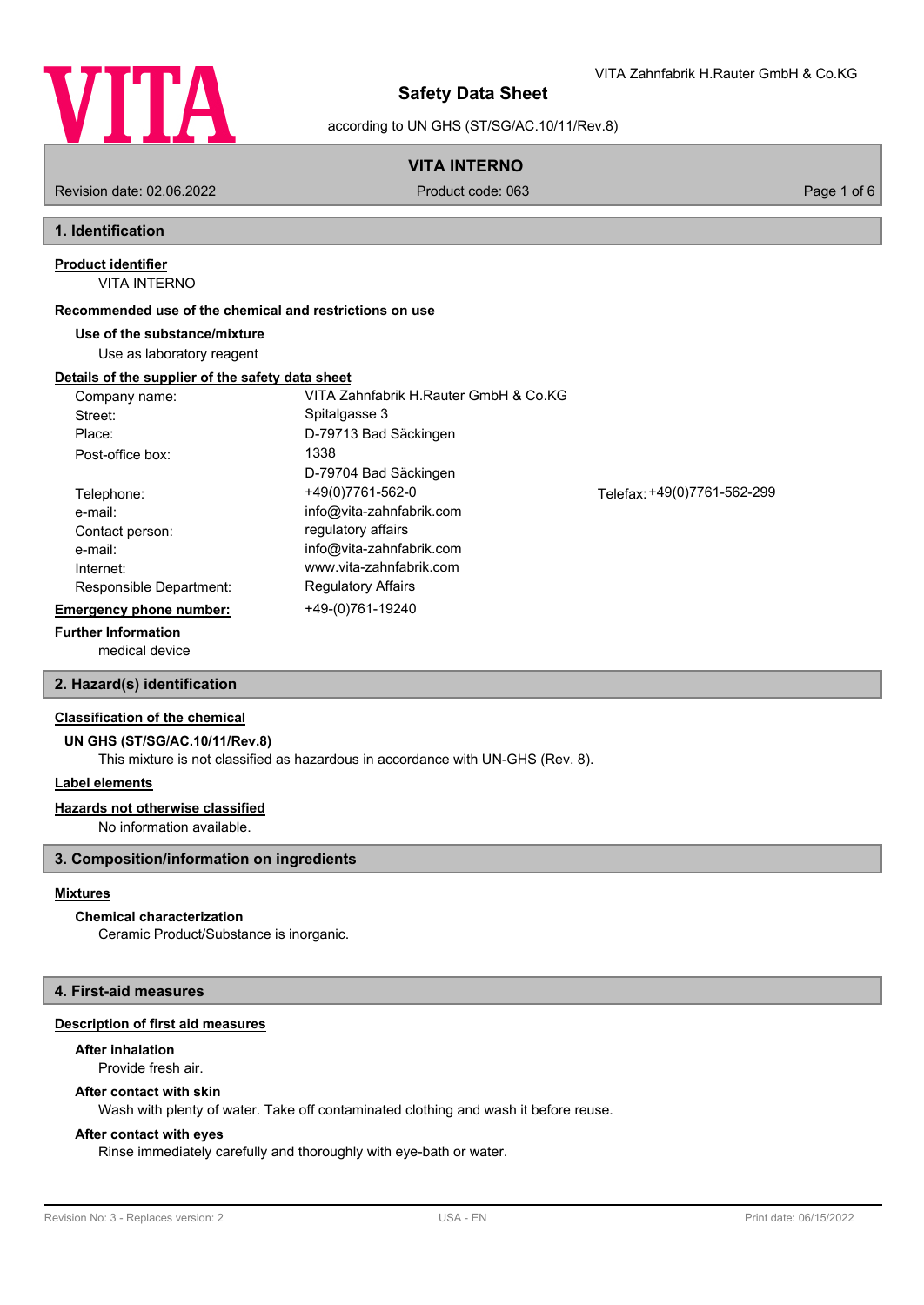

according to UN GHS (ST/SG/AC.10/11/Rev.8)

## **VITA INTERNO**

Revision date: 02.06.2022 Product code: 063 Page 2 of 6

## **After ingestion**

Rinse mouth immediately and drink plenty of water.

#### **Most important symptoms and effects, both acute and delayed**

No information available.

## **Indication of any immediate medical attention and special treatment needed**

Treat symptomatically.

#### **5. Fire-fighting measures**

#### **Extinguishing media**

#### **Suitable extinguishing media**

Co-ordinate fire-fighting measures to the fire surroundings.

#### **Specific hazards arising from the chemical**

Non-flammable.

#### **Special protective equipment and precautions for fire-fighters**

In case of fire: Wear self-contained breathing apparatus.

#### **Additional information**

Collect contaminated fire extinguishing water separately. Do not allow entering drains or surface water.

#### **6. Accidental release measures**

#### **Personal precautions, protective equipment and emergency procedures**

## **General advice**

Avoid dust formation. Do not breathe dust.

#### **Environmental precautions**

Do not allow to enter into surface water or drains.

#### **Methods and material for containment and cleaning up**

## **Other information**

Take up mechanically. Treat the recovered material as prescribed in the section on waste disposal.

#### **Reference to other sections**

Safe handling: see section 7 Personal protection equipment (PPE): see section 8 Disposal: see section 13

#### **7. Handling and storage**

#### **Precautions for safe handling**

#### **Advice on safe handling**

No special measures are necessary.

### **Advice on protection against fire and explosion**

No special fire protection measures are necessary.

#### **Advice on general occupational hygiene**

Take off contaminated clothing. Wash hands before breaks and after work. When using do not eat, drink, smoke, sniff.

#### **Conditions for safe storage, including any incompatibilities**

#### **Requirements for storage rooms and vessels**

Keep container tightly closed.

#### **Hints on joint storage**

No special measures are necessary.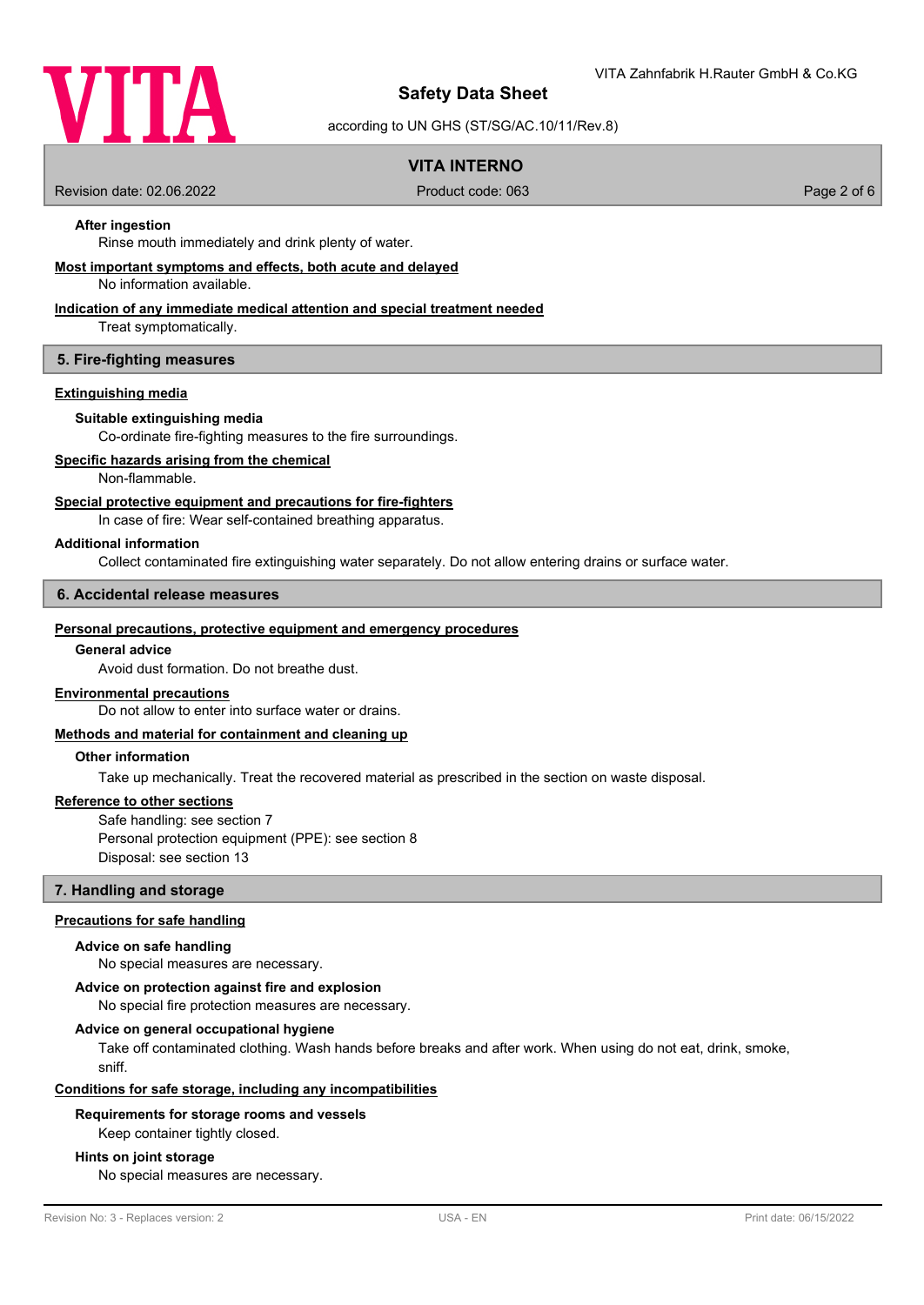

according to UN GHS (ST/SG/AC.10/11/Rev.8)

## **VITA INTERNO**

Revision date: 02.06.2022 Product code: 063 Page 3 of 6

## **8. Exposure controls/personal protection**

## **Control parameters**

## **Exposure controls**

### **Individual protection measures, such as personal protective equipment**

#### **Eye/face protection**

Wear eye/face protection.

#### **Hand protection**

When handling with chemical substances, protective gloves must be worn with the CE-label including the four control digits. The quality of the protective gloves resistant to chemicals must be chosen as a function of the specific working place concentration and quantity of hazardous substances. For special purposes, it is recommended to check the resistance to chemicals of the protective gloves mentioned above together with the supplier of these gloves. Recommended glove articles KCL Dermatril P NBR (Nitrile rubber)

#### **Skin protection**

Use of protective clothing.

#### **Respiratory protection**

In case of inadequate ventilation wear respiratory protection. Provide adequate ventilation as well as local exhaustion at critical locations. Technical ventilation of workplace

## **9. Physical and chemical properties**

#### **Information on basic physical and chemical properties**

| Physical state:<br>Color:                                     | solid          |                                  |
|---------------------------------------------------------------|----------------|----------------------------------|
| Odor:                                                         | characteristic |                                  |
| Changes in the physical state                                 |                |                                  |
| Melting point/freezing point:                                 |                | not determined                   |
| Boiling point or initial boiling point and<br>boiling range:  |                | ?                                |
| Flash point:                                                  |                | ?                                |
| <b>Flammability</b><br>Solid/liquid:<br>Gas:                  |                | not determined<br>not applicable |
| <b>Explosive properties</b><br>The product is not: Explosive. |                |                                  |
| Lower explosion limits:                                       |                | not determined                   |
| Upper explosion limits:                                       |                | not determined                   |
| Self-ignition temperature                                     |                |                                  |
| Solid:<br>Gas:                                                |                | not determined<br>not applicable |
| Decomposition temperature:                                    |                | not determined                   |
| pH-Value:                                                     |                | not determined                   |
| Water solubility:                                             |                | No                               |
| Solubility in other solvents<br>not determined                |                |                                  |
| Partition coefficient n-octanol/water:                        |                | not determined                   |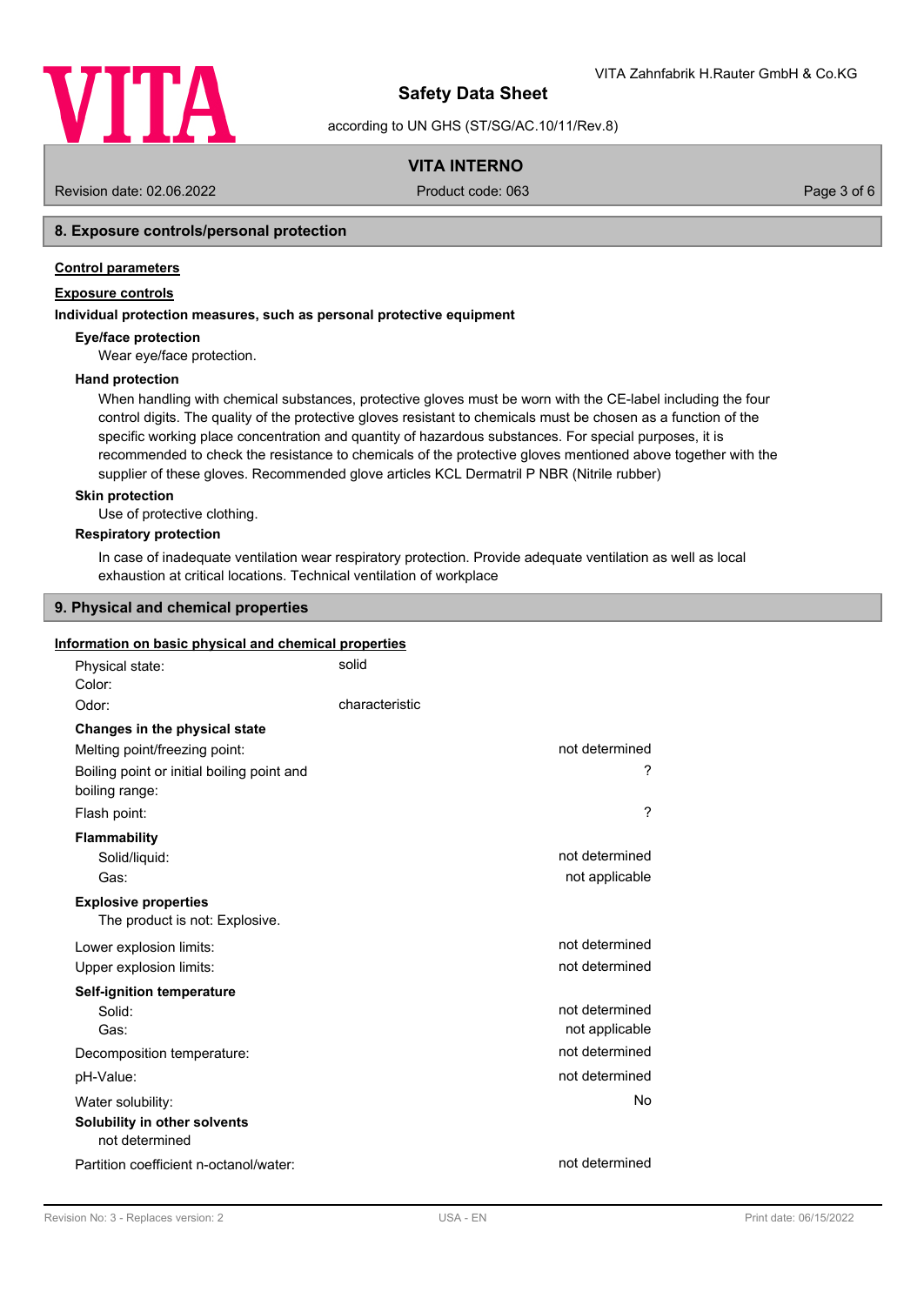

## according to UN GHS (ST/SG/AC.10/11/Rev.8)

| <b>VITA INTERNO</b>                                                                          |                             |             |  |
|----------------------------------------------------------------------------------------------|-----------------------------|-------------|--|
| Revision date: 02.06.2022                                                                    | Product code: 063           | Page 4 of 6 |  |
| Vapor pressure:<br>(at 50 $^{\circ}$ C)                                                      | <=1100 hPa                  |             |  |
| Density:                                                                                     | $2,40000$ g/cm <sup>3</sup> |             |  |
| Relative vapour density:                                                                     | not determined              |             |  |
| <b>Other information</b>                                                                     |                             |             |  |
| Information with regard to physical hazard classes<br>Oxidizing properties<br>Not oxidising. |                             |             |  |
| Other safety characteristics                                                                 |                             |             |  |
| Solid content:                                                                               | 100,0 %                     |             |  |
| Evaporation rate:                                                                            | not determined              |             |  |

## **10. Stability and reactivity**

## **Reactivity**

No hazardous reaction when handled and stored according to provisions.

## **Chemical stability**

The product is stable under storage at normal ambient temperatures.

#### **Possibility of hazardous reactions**

No known hazardous reactions.

## **Conditions to avoid**

none

#### **Incompatible materials**

No information available.

#### **Hazardous decomposition products**

No known hazardous decomposition products.

## **11. Toxicological information**

#### **Information on toxicological effects**

#### **Acute toxicity**

Based on available data, the classification criteria are not met.

#### **Irritation and corrosivity**

Based on available data, the classification criteria are not met.

#### **Sensitizing effects**

Based on available data, the classification criteria are not met.

## **Carcinogenic/mutagenic/toxic effects for reproduction**

Based on available data, the classification criteria are not met.

#### **Specific target organ toxicity (STOT) - single exposure**

Based on available data, the classification criteria are not met.

## **Specific target organ toxicity (STOT) - repeated exposure**

Based on available data, the classification criteria are not met.

#### **Aspiration hazard**

Based on available data, the classification criteria are not met.

#### **Additional information on tests**

The mixture is classified as not hazardous according to regulation (EC) No 1272/2008 [CLP].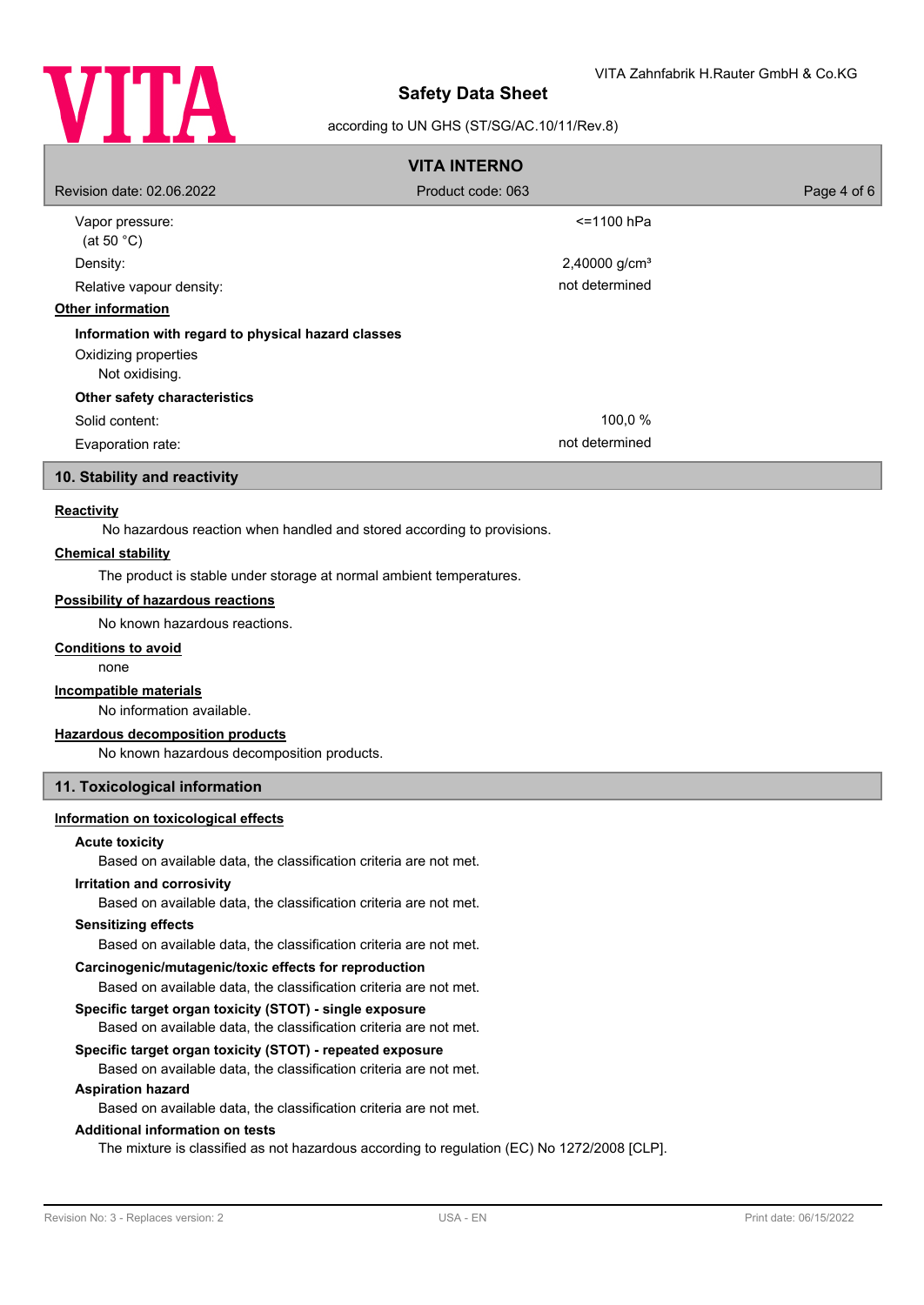

according to UN GHS (ST/SG/AC.10/11/Rev.8)

## **VITA INTERNO**

Revision date: 02.06.2022 Product code: 063 Page 5 of 6

#### **12. Ecological information**

#### **Ecotoxicity**

The product is not: Ecotoxic.

## **Persistence and degradability**

The product has not been tested.

#### **Bioaccumulative potential**

The product has not been tested.

#### **Mobility in soil**

The product has not been tested.

## **Endocrine disrupting properties**

This product does not contain a substance that has endocrine disrupting properties with respect to non-target organisms as no components meets the criteria.

#### **Other adverse effects**

No information available.

#### **Further information**

Avoid release to the environment.

#### **13. Disposal considerations**

#### **Waste treatment methods**

#### **Disposal recommendations**

Do not allow to enter into surface water or drains. Dispose of waste according to applicable legislation.

#### **Contaminated packaging**

Wash with plenty of water. Completely emptied packages can be recycled. Handle contaminated packages in the same way as the substance itself.

#### **14. Transport information**

#### **Marine transport (IMDG)**

| UN number or ID number:                                                  | No dangerous good in sense of this transport regulation. |  |
|--------------------------------------------------------------------------|----------------------------------------------------------|--|
| UN proper shipping name:                                                 | No dangerous good in sense of this transport regulation. |  |
| Transport hazard class(es):                                              | No dangerous good in sense of this transport regulation. |  |
| Packing group:                                                           | No dangerous good in sense of this transport regulation. |  |
| Air transport (ICAO-TI/IATA-DGR)                                         |                                                          |  |
| UN number or ID number:                                                  | No dangerous good in sense of this transport regulation. |  |
| UN proper shipping name:                                                 | No dangerous good in sense of this transport regulation. |  |
| Transport hazard class(es):                                              | No dangerous good in sense of this transport regulation. |  |
| Packing group:                                                           | No dangerous good in sense of this transport regulation. |  |
| <b>Environmental hazards</b>                                             |                                                          |  |
| ENVIRONMENTALLY HAZARDOUS:                                               | No                                                       |  |
| Special precautions for user                                             |                                                          |  |
| No information available.                                                |                                                          |  |
| Transport in bulk according to Annex II of MARPOL 73/78 and the IBC Code |                                                          |  |
| not applicable                                                           |                                                          |  |

#### **15. Regulatory information**

#### **National regulatory information**